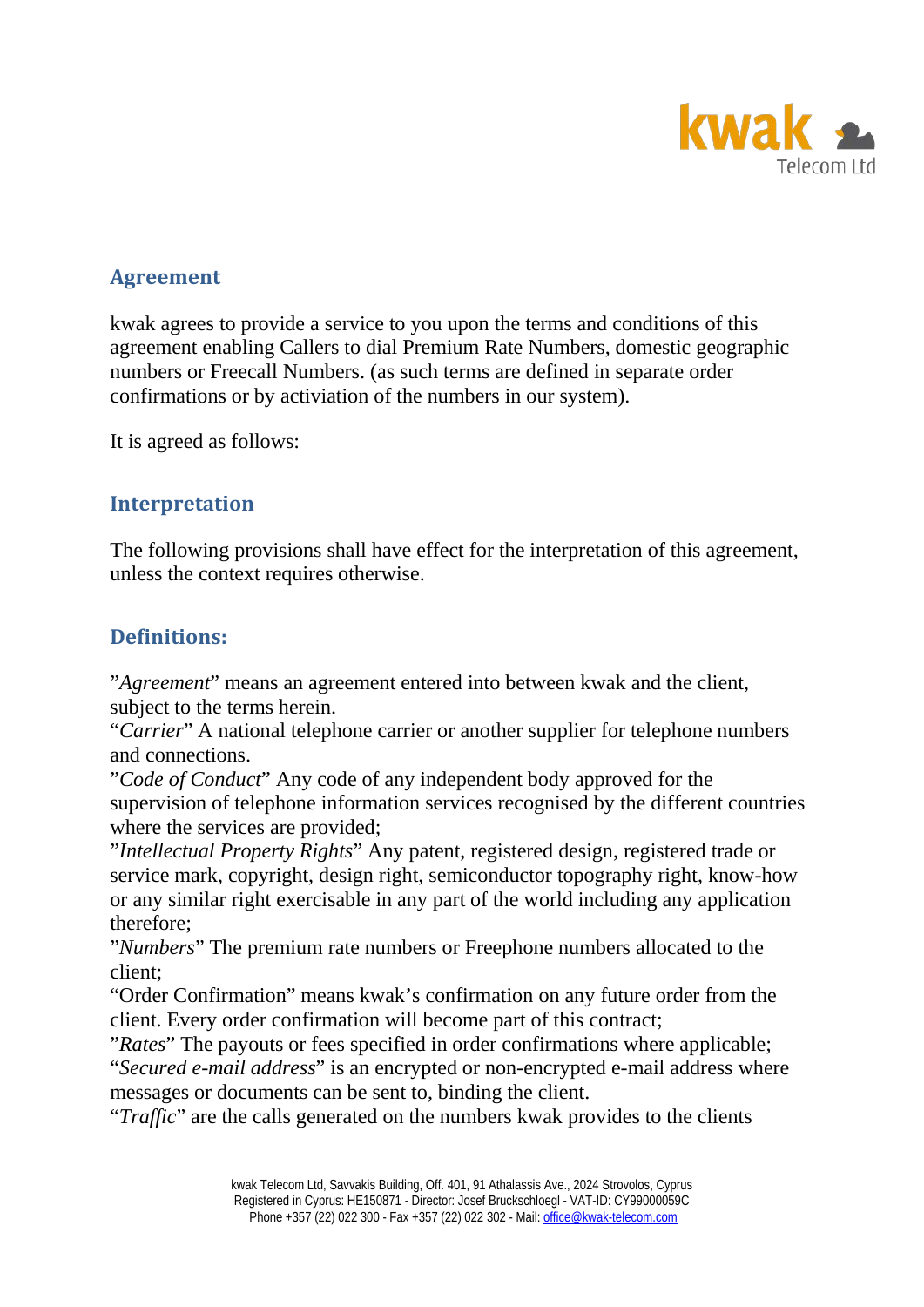

# **Obligations of kwak**

kwak shall forward incoming calls to geographic numbers and pay out the rates specified in the order confirmation (Premium rate numbers only). The geographic numbers will be provided by the client. kwak will provide statistical data about call volume and minutes, generated by kwak's or the carriers systems. kwak will provide the client with username and password for logon to these statistics. Statistics are informational only. The carrier's bill is the basis for the bill or credit note issued by kwak.

# **Obligations of the Client**

The Client shall provide services to the callers using the numbers allocated in the order confirmations.

The client will pay kwak's bills within a time of 14 days.

The Client shall be responsible for the quality and delivery of the content of the services and that these services comply with the National Telecommunications Legislation, a Code of Conduct (where applicable) and this agreement.

The Client shall obtain all necessary approvals, permissions or authorisations for use of the numbers.

The Client shall neither acquire any right, title or interest in the numbers.

The client shall inform kwak about the services rendered.

The Client shall ensure that the services neither infringe any intellectual property right nor are defamatory.

The Client shall reimburse kwak in full for any fines or charges incurred from any third party in connection with the client's failure to comply with the relevant rules and regulations issued by the relevant third party.

# **Rates and Payments**

kwak shall pay the client in respect of calls to allocated numbers, according to the rates defined in the order confirmations. Payment will be made at the date set forth in the order confirmation. All rates mentioned are exclusive of value added tax, with the exception of the information about caller rates, which normally are inclusive VAT.

In case of premium rate numbers ordered kwak will pay out the rate agreed upon. Setup costs, monthly fees, routing costs, chargebacks and other costs (if applicable)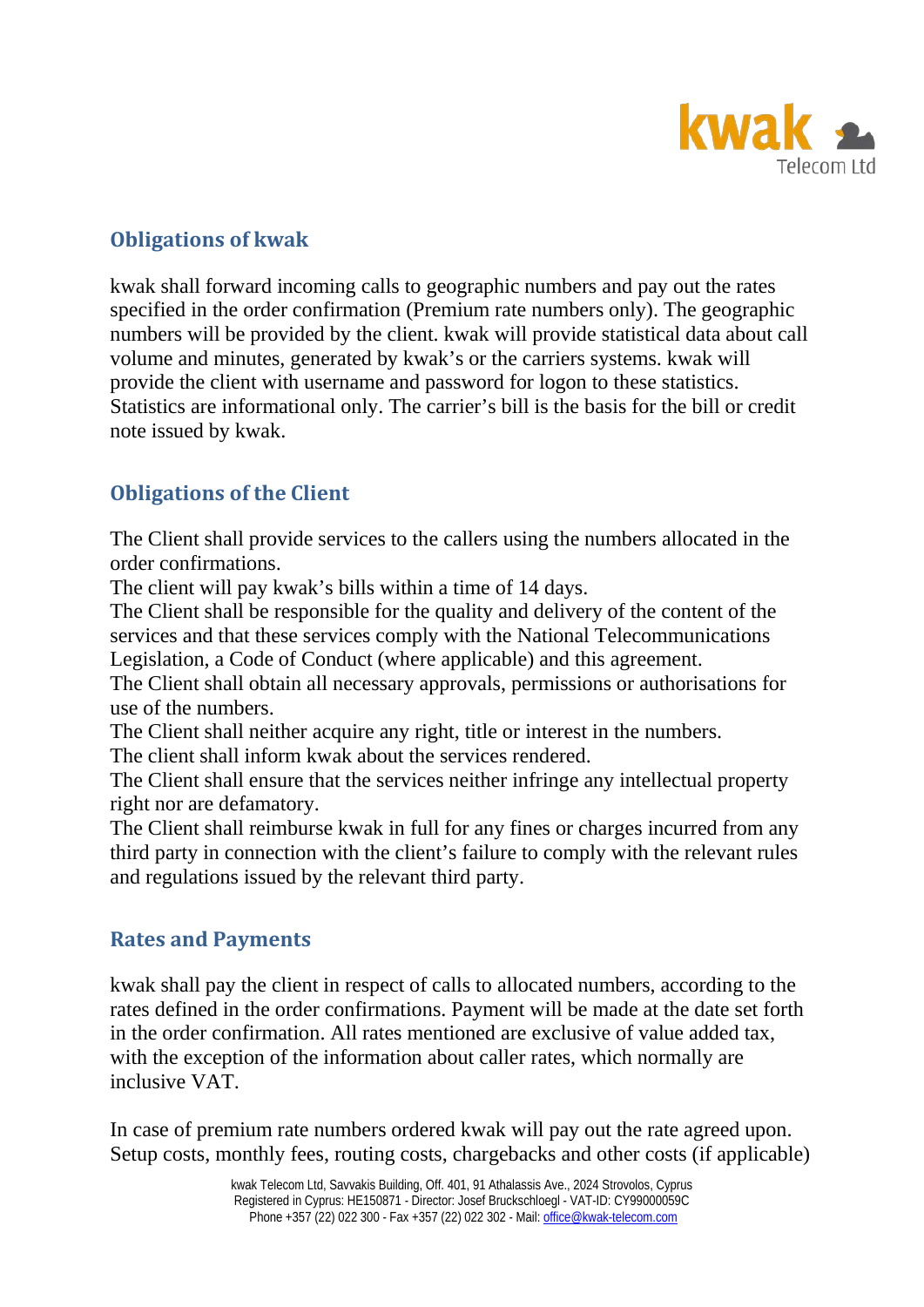

will be deducted from the monthly payment. If the payout is lower than the costs billed the client agrees to pay the difference within 14 days after issue of the invoice.

kwak reserves the right to cut or delay the payout if there are chargebacks pending or foreseeable and to change the pricing and rates mentioned in this document or in annexes or confirmations upon seven (7) days after written notice. If retrospective price changes are implanted by the network provider that result in kwak having effectively overpaid the client, then kwak reserves the right to deduct amounts from subsequent payouts to address the balance of payments overpaid during the period affected by the retrospective changes.

kwak will not pay the client for traffic which is not paid by the carrier for any reason. For instances where this applies, appropriate written documents must be produced by kwak to prove this. kwak will also not pay for traffic where kwak itself can proof it to be fraudulent.

# **Arbitrage, illegal Use of Numbers**

In case of justified doubt of systematic commercial use of volatile margin building in international linkup markets (arbitrage) by the contracting party or a third party, the client shall keep kwak clear of any loss. The client shall assume the sole responsibility against kwak in regard of the legitimacy of such use. All inquiries, queries or complaints in connection with arbitrage will be forwarded from kwak to the client.

The client and not kwak bears the responsibility of the correctness of the contents behind or the use of the numbers. In case of legal action with regard of a number provided by kwak to the client, the client shall be part of such legal action and shall bear the risk as well as costs. The client is responsible to provide the necessary documentation, like legally binding declarations about endclients, usage and the client's responsibility towards authorities and courts, if possible after previous approval from kwak.

If kwak suspects a violation of the contract, especially of illegal use or arbitrage, it has the right to suspend all payments to the client, even if kwak has been paid by the carrier, until a legally binding or official decision is taken, which confirms the legality of the client's actions, or use of the numbers.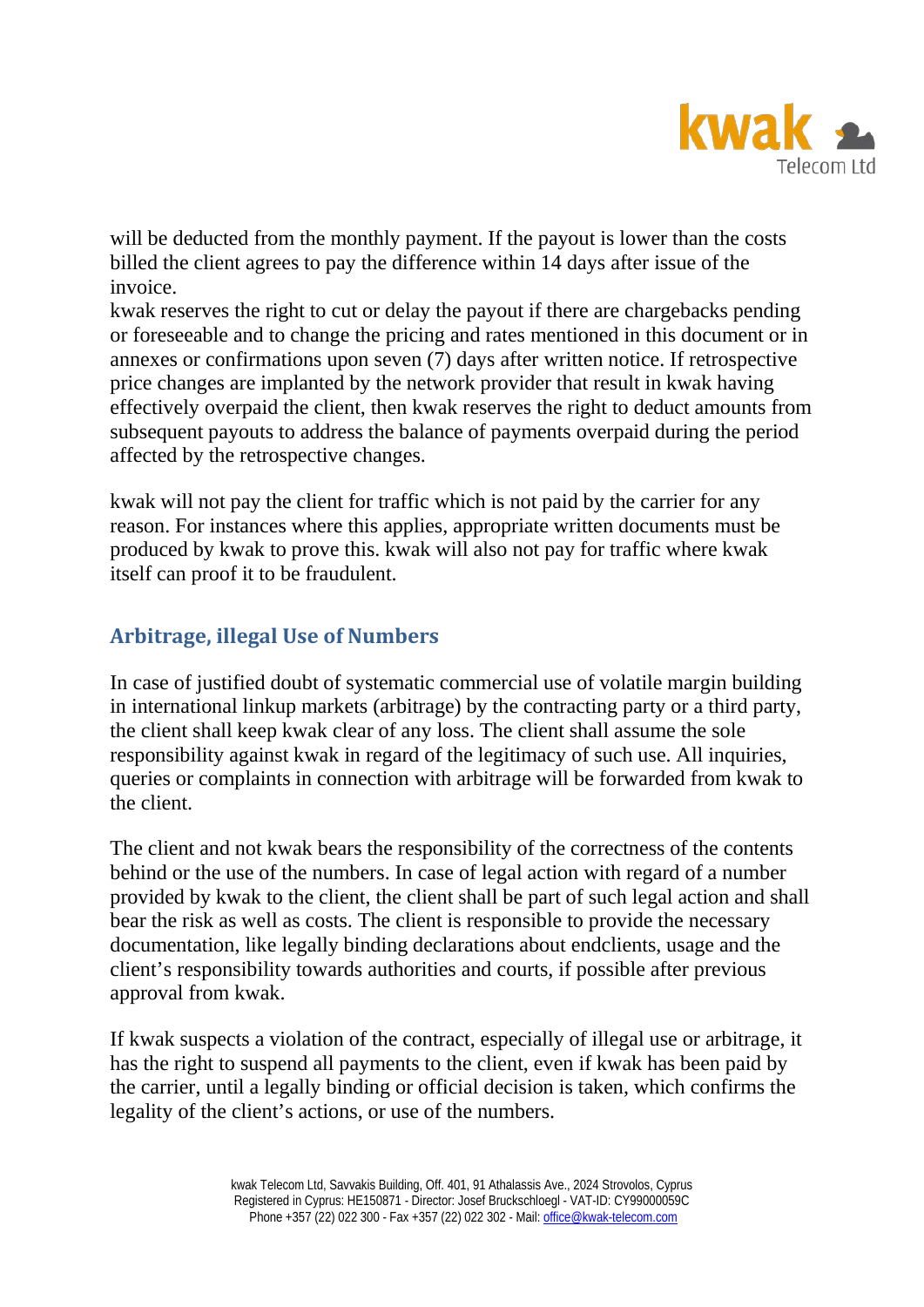

### **Term and Termination**

This agreement shall commence from the date hereof and shall remain in force until either party submits a written notice of termination of at least ninety (90) days in advance. Either party may terminate or suspend this agreement at any time by giving written notice to the other where either party has committed a breach of this agreement and fails to remedy such breach within 30 days of receipt of notice requiring to do so.

The Company may immediately terminate this agreement if there is adverse publicity against the company in connection with the client's services.

Termination, suspension, or expiry of this agreement for any reason shall be without prejudice to any of each party's respective rights and obligations accruing up to and including the date of such termination, suspension or expiry.

Neither party shall be held to be in breach of its obligations under the agreement nor be liable to the other party for any loss or damage that may be suffered by the other party due to force majeure.

### **Entire Agreement**

This agreement represents the entire understanding between the parties in relation to the subject matter hereof and supersedes all prior agreement, representations or understandings by either party whether oral or written.

### **No Waiver**

Failure by either party to exercise or enforce any right conferred by the agreement shall not be deemed to be a waiver of any such right nor operate so as to bar the exercise or enforcement thereof or any other right on any later occasion.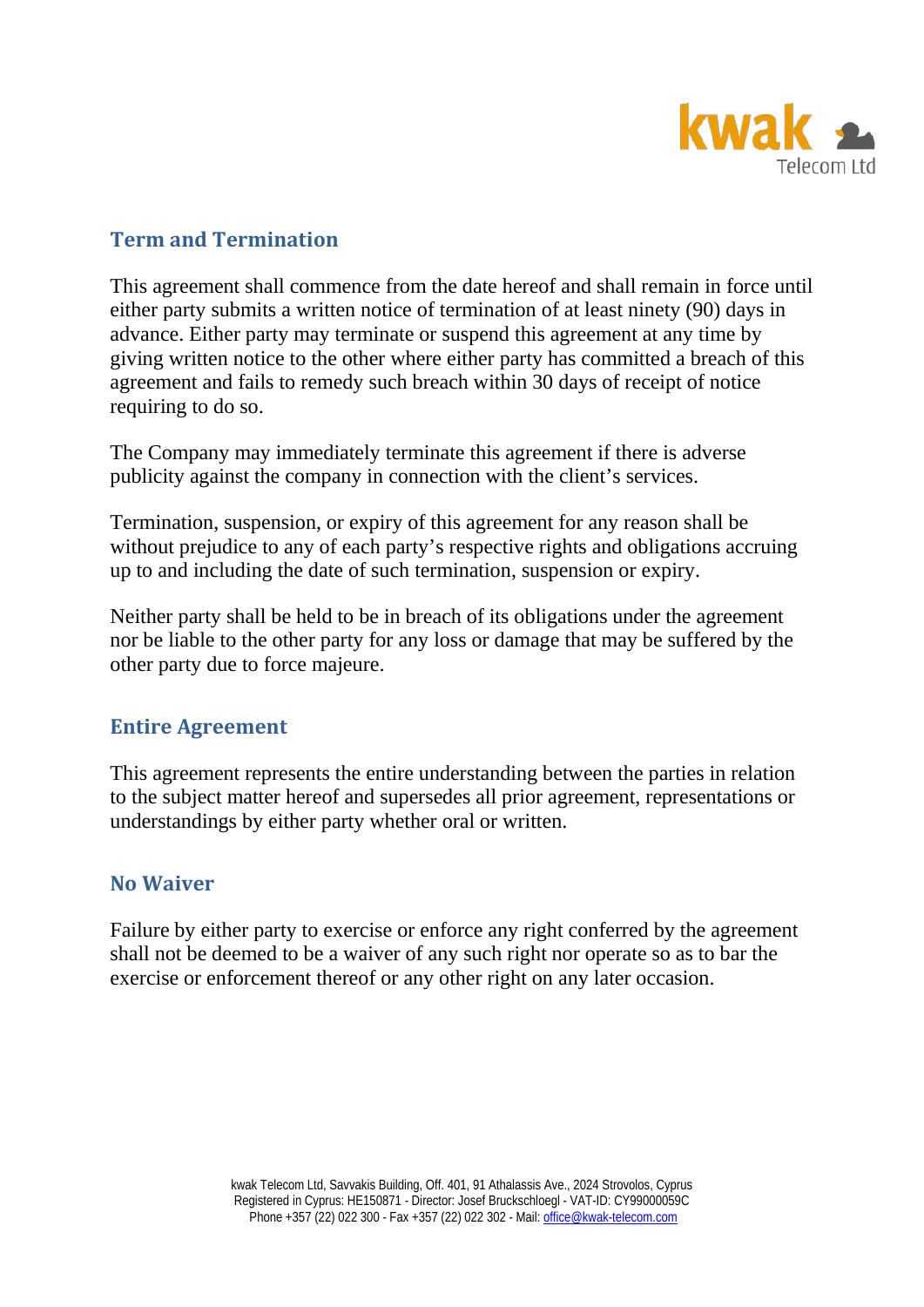

# **Liability**

The service, its operation, its use and the results of such use shall be performed in a workmanlike manner. To the fullest extent permissible pursuant to applicable law, kwak disclaims all warranties express or implied, including, but not limited to, implied warranties of merchantability and fitness for an particular purpose, in relation to the service, its use and the results of such use. Without limitings the foregoing, kwak specifically disclaims any warranty

(a) that the service will be uninterrupted or error-free,

(b) that defects will be corrected,

(c) that there are no viruses or other harmful components,

(d) that the security methods will be sufficient regarding correctness, accuracy, or reliability.

### **Notices**

Any notice, other document which may be given under the agreement shall be deemed to have been duly given if left at or sent by mail to the usual or last place of business of the recipient party. This is applicable also to notices, invoices or other documents sent to the client's secured e-mail address.

# **Intellectual Property Rights**

The parties' respective intellectual property rights shall remain the property of whichever creates or owns the same and nothing in this agreement shall be deemed to confer any assignment or licence of the intellectual property rights of the other party, save that the intellectual property rights or goodwill in the numbers shall hereby be vested in or assigned to The Company.

# **Governing Law**

This agreement shall be governed by Cyprus law (except for conflict of law provisions). The exclusive forum for any actions brought in connection with this agreement shall be in Cyprus and the client consents to such jurisdiction. However, kwak, in its sole discretion, can take any legal action against the client in the country where he has his legal presence, under the law governing this country. The